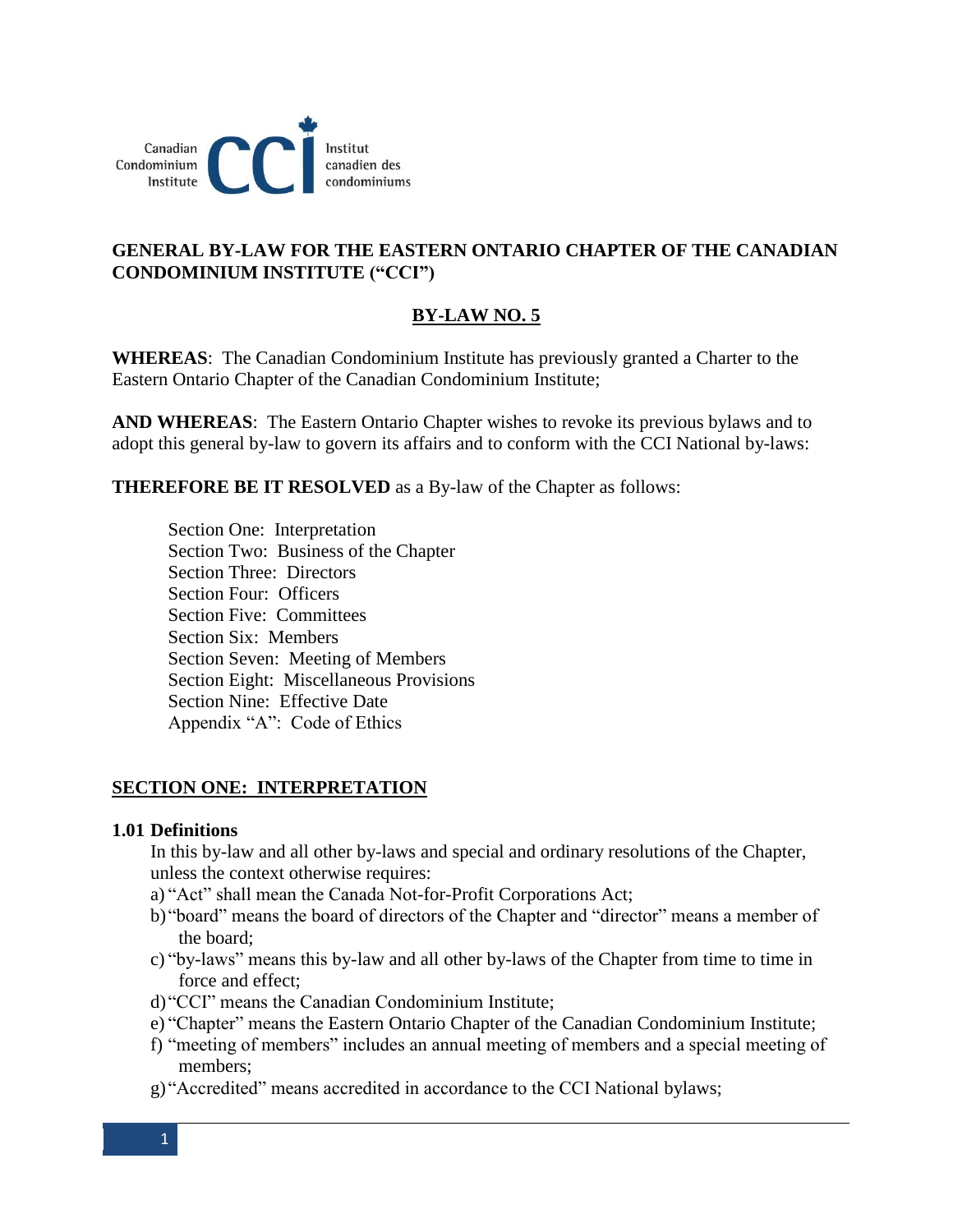h)"National Council" – CCI is governed by a CCI National Executive Board and a National Council.

## **1.02 Number and Gender**

Words importing the singular number include the plural and vice versa; words importing the masculine gender include the feminine and neuter genders; and words importing persons include individuals, Chapters, partnerships, trusts and unincorporated organizations.

# **SECTION TWO: BUSINESS OF THE CHAPTER**

### 2.01 **Head Office**

The Head Office of the Chapter shall be in the City of Ottawa in the Province of Ontario and at such place therein as the directors may from time to time determine by resolution.

### 2.02 **Executive of Instruments**

The board may from time to time direct by resolution the person or persons who may sign on behalf of the Chapter deeds, transfer, assignments, contracts, obligations and other instruments in writing generally or to sign specific deeds, transfers, assignments, contracts, obligations, and other instruments in writing, and instruments in writings so signed shall be binding on the Chapter without any further authorization or formality.

### 2.03 **Financial Year**

The financial year of the Chapter shall end on the  $30<sup>th</sup>$  day of June.

### 2.04 **Banking Arrangements**

The banking business of the Chapter shall be transacted with such banks, trust companies or lending institution as may be designated by or under the authority of the board. Such banking business or any part thereof shall be transacted under such agreements, instructions and delegations of powers as the board may from time to time prescribe or authorize.

### 2.05 **Administrator**

- a) The administrator, if one be appointed by the Board, shall have the general management and direction, subject to the authority of the board and the supervision of the president, of the Chapter's business and affairs;
- b) The terms of employment and remuneration of the Administrator shall be settled from time to time by the board.

# **SECTION THREE: DIRECTORS**

### 3.01 **Number of Directors and Quorum**

The affairs of the Chapter shall be managed by its Board of Directors. Until changed in accordance with this By-Law Act, the number of directors shall consist of not less than 7 but not more than 9 directors of whom a majority number shall constitute quorum.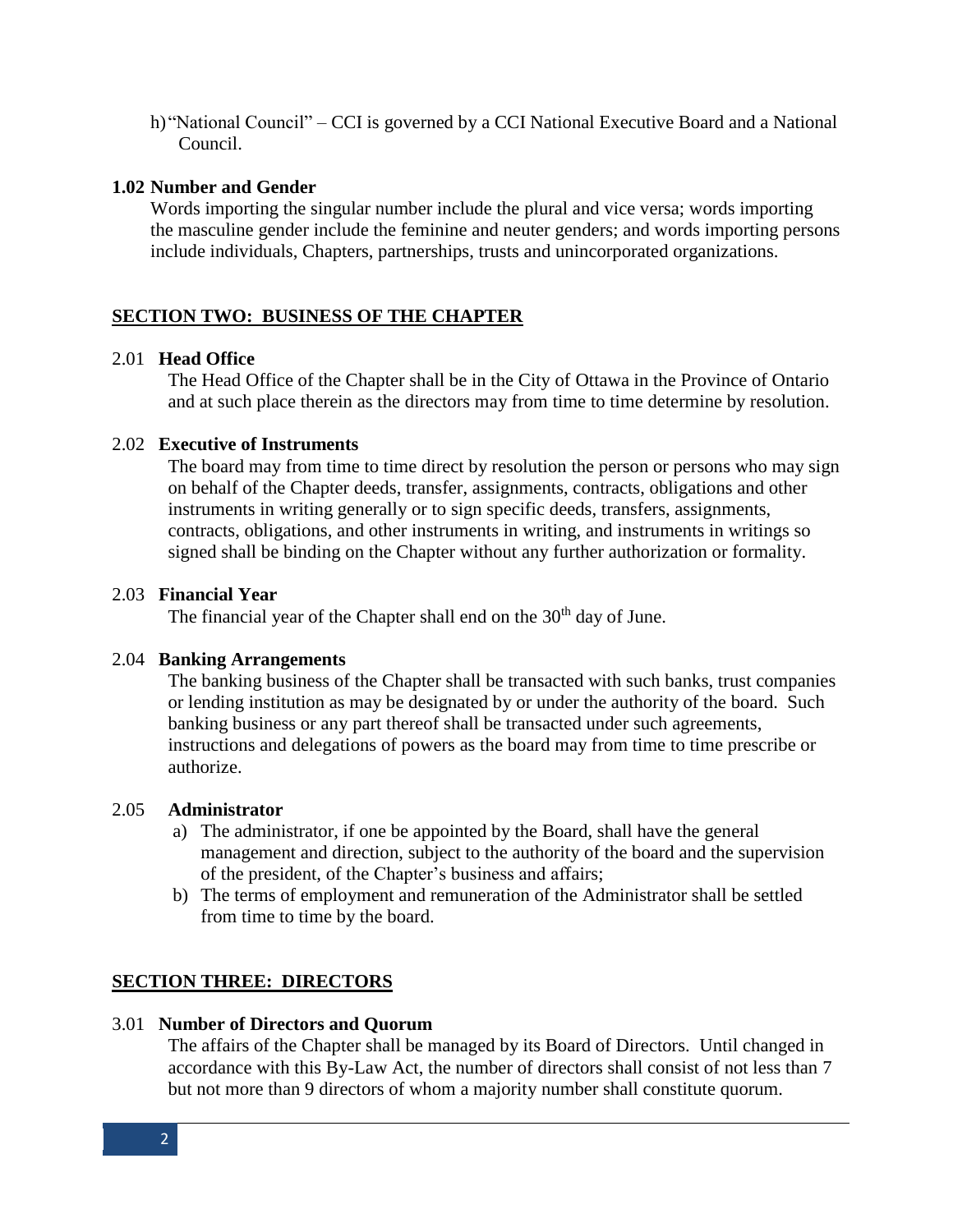Participants at board meetings may participate electronically but not by proxy. A director is deemed to be present for quorum purposes if he or she participates through a conference call or other telecommunications system that allows that director to participate in the meeting directly with all other directors.

## 3.02 **Qualifications**

No person shall be qualified to be a director unless that person:

- a) Is of the age of majority;
- b) Is not mentally competent;
- c) Is not in an un-discharged bankrupt;
- d) Is an individual and not a corporation, association or other organization; and
- e) At the time of their election he or she is a member of the Chapter provided a person who is not a member of the Chapter may be a director if they are otherwise qualified and they become a member of the Chapter within ten (10) days after their election.

### 3.03 **Election and Term**

At the first meeting of the members of the Chapter at which directors are to be elected following the approval of this by-law, the vacancies of the board then occurring shall be filled by person(s) elected as directors for a term of three (3) years. Thereafter directors of the Chapter shall be elected for a term of three (3) years, and upon the expiration of their respective term of office shall retire, but shall be eligible for re-election. The election shall be by ordinary resolution made by ballot, show of hands or acclamation (if applicable) as the chair of the meeting may determine. If an election of directors is not held at the proper time, the incumbent directors shall continue in office until their successors are elected.

### 3.04 **Removal of Directors**

A majority of all of the members of the Chapters may, by resolution at an annual or special meeting called for such purpose, vote to remove any director from office prior to the end of his or her term and the vacancy created by such removal may be filled at the same meeting by a majority vote of the members present in accordance with the terms of paragraph 3.06.

### 3.05 **Vacation of Office**

The office of a director shall be vacated upon the occurrence of any of the following events:

- a) The director ceases to be qualified as provided in paragraph 3.02;
- b) The director is removed from office by resolution of the members as provided in paragraph 3.04;
- c) If, by notice in writing to the Chapter, the director resigns and such resignation, if not effective immediately, becomes effective in accordance with its terms;
- d) If the director is absent from either six (6) consecutive meetings of the board of directors or a majority of the meetings of the board of directors in any given fiscal year; provided that the absent director shall not have their office vacated if, in the opinion of the board of directors, there are special circumstances of a temporary nature which justify the director's absence;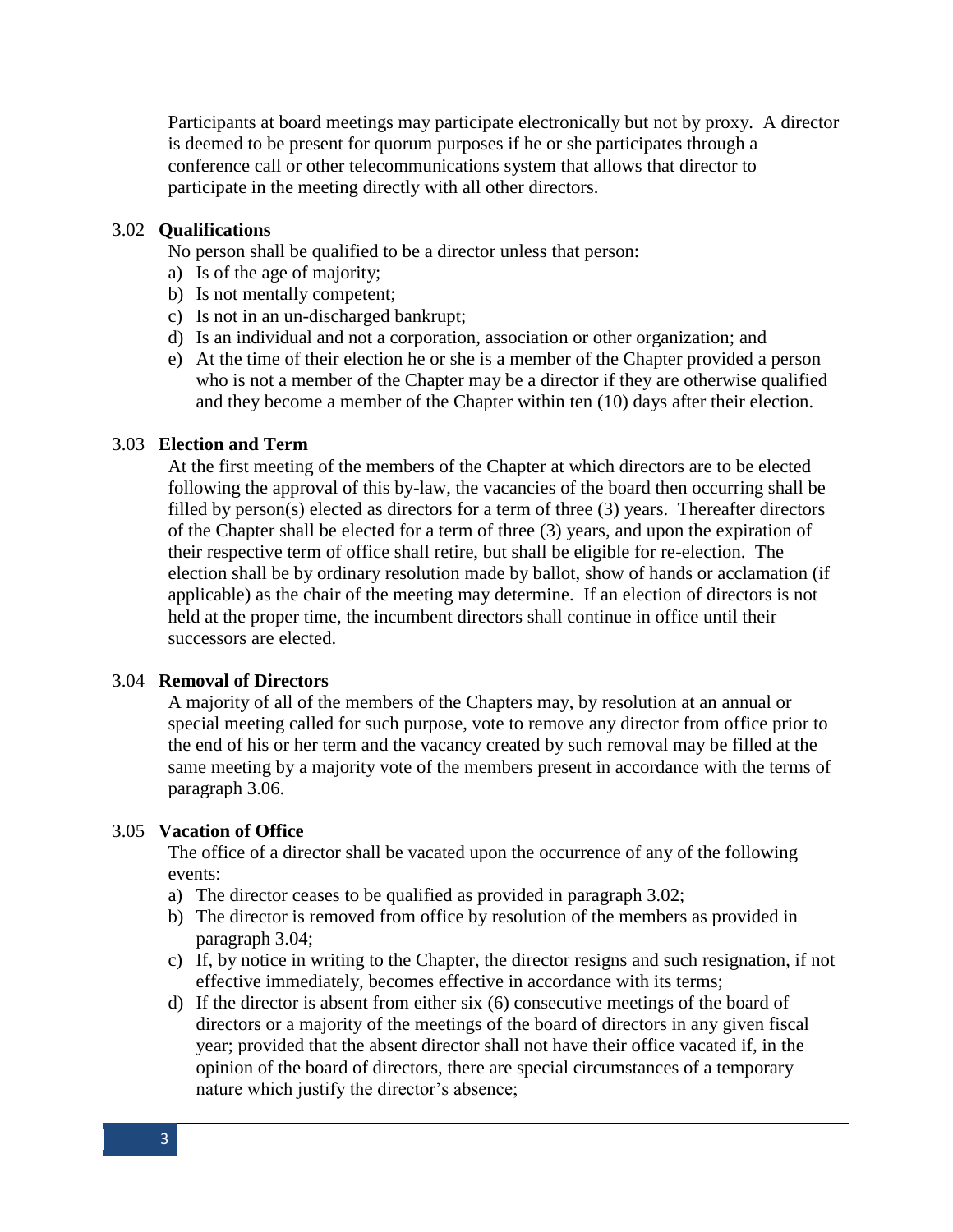- e) At the request of a majority of the Board if such majority is of the opinion that the director to be removed is in breach of the CCI Code of Ethics for CCI Directors, a copy of which is attached hereto as Appendix "A", or
- f) The director ceases to be a member of the Chapter.

## 3.06 **Vacancies**

A majority of the Board may appoint any member of the Chapter who consents to the same to fill such vacancy until the next Annual Members' Meeting providing that written consent of that director is received within ten (10) days of appointment. A retiring director shall remain in office until the dissolution or adjournment of the meeting at which the director's successor is elected.

## 3.07 **Calling of Meetings**

Meetings of the board shall be called and held from time to time at such time and at such place as the board, the president or any two other directors may determine provided that there shall be not less than six (6) board meetings in each fiscal year.

### 3.08 **Notice**

Notice of the time and place of every meeting so called shall be given to each director not less than 48 hours (excluding Saturdays, Sundays and statutory holidays) before the time when the meeting is to be held, save that no notice of a meeting shall be necessary if all the directors are present or if those absent waive notice of or otherwise signify their consent to such meeting being held. A notice of meeting of directors need not specify the purpose of or the business to be transacted at the meeting except where the Act requires such purpose or business to be specified. Notice may be given by prepaid mail, publication in the Chapter's newsletter, posting it on the Chapter's website, by facsimile, electronic mail or any other electronic communication.

### 3.09 **Regular Meetings**

The board may appoint a day or days in any month or months for regular meetings at a place and hour to be named. A copy of any resolution of the board fixing the place and time of regular meetings of the board shall be sent to each director forthwith after being passed but no other notice shall be required for any such regular meeting.

### 3.10 **Place of Meeting**

Meetings of the board shall be held at the head office of the Chapter or any place within the ordinary service area of the Chapter.

### 3.11 **Chair**

The president or, in the president's absence, the vice-president shall be the chair of any meeting of the directors. If no such officer be present, then the directors shall choose one of their number to be chair.

### 3.12 **Votes to Govern**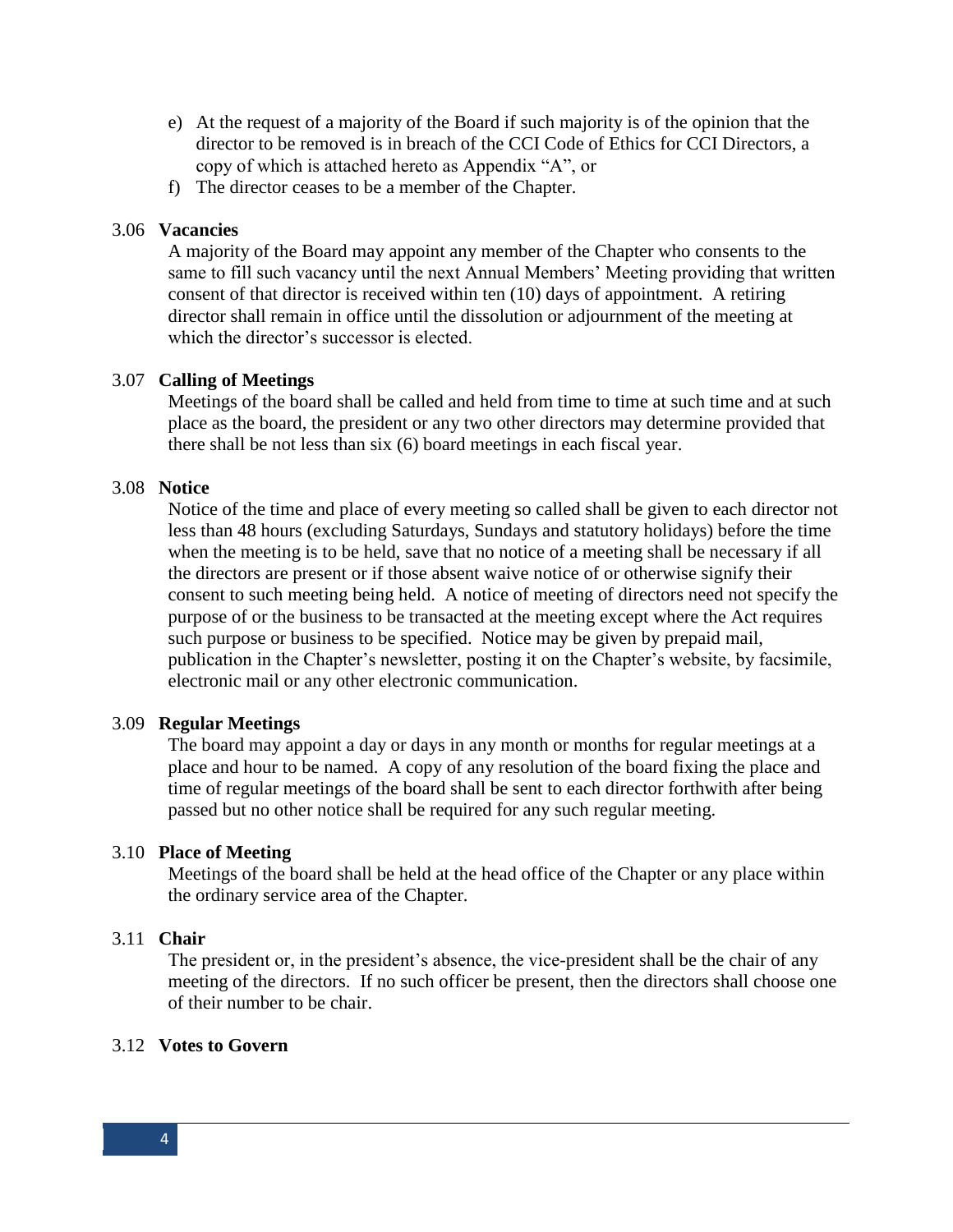At all meetings of the board every question shall be decided by a majority or the votes cast on the question. In case of an equality of votes the chair of the meeting shall be entitled to a second or casting vote.

### 3.13 **Remuneration**

The directors shall serve as such without remuneration but shall be entitled to be paid their expenses properly incurred by them in respect of carrying out their duties and obligations including, but not limited to, traveling and accommodation expenses incurred in attending:

- a) Chapter board meetings;
- b) Meetings of the members of the Chapter;
- c) Other Chapter events;
- d) Meetings of the National Board of CCI and its committees if the director is a member of the National Board or one of its committees or is the Chapter designate to the National Board; or
- e) The National Annual General Meeting of CCI subject to such policies as the Chapter may have in place from time to time limiting the amount of such compensation.

Nothing herein contained shall preclude any director from serving the Chapter in any other capacity and receiving compensation therefore

# 3.14 **Declaration of Interest**

It shall be the duty of every director of the Chapter who is in any way, whether directly or indirectly, interested in a contract or transaction which the Chapter is or is to be a party to declare such interest at a meeting of the directors of the Chapter and to refrain from voting in respect thereto and such director shall not in respect of such contract or transaction be counted in the quorum of the board.

# **SECTION FOUR - OFFICERS**

### 4.01 **Election of President**

At the first meeting of the board held subsequent to the annual general meeting of the Chapter of the board shall elect a president from among its members. In default of such election, the then incumbent, if a member of the board shall hold office until a successor is elected. A vacancy occurring from time to time in such office may be filled by the board from among its members.

### 4.02 **Appointment of Other Officers**

From time to time the board shall appoint a secretary and may appoint a vice-president, a treasurer and such other officers as the board may determine. The officers so appointed may need not be directors and one person may hold more than one office, save that the president may not hold the office of secretary.

### 4.03 **Term of Office**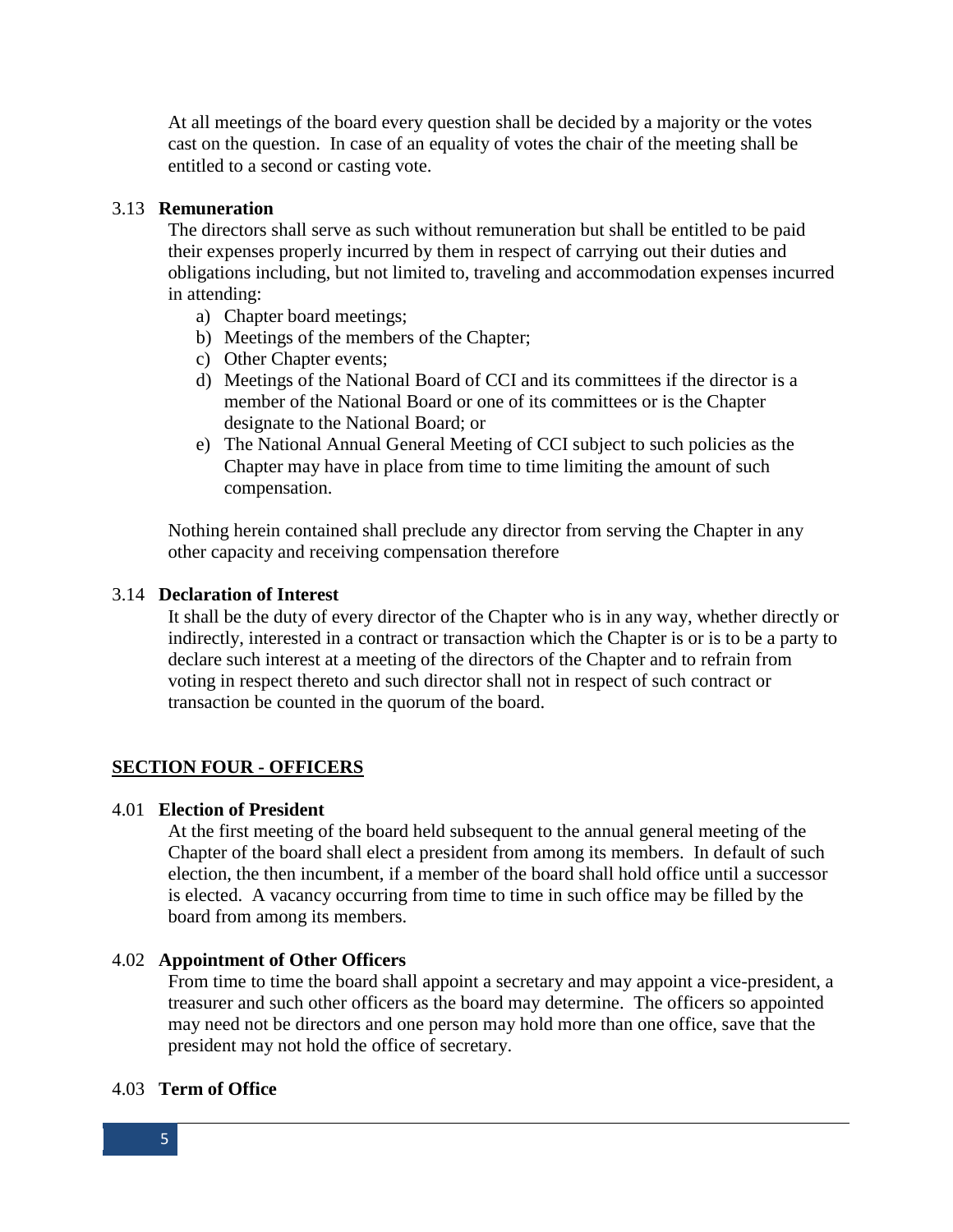In the absence of written agreement to the contrary, the board may remove at its pleasure any officer of the Chapter.

### 4.04 **President**

The President shall:

- a) When present, preside at all meetings of the members of the Chapter and of the board of directors;
- b) Be charged with the general management and supervision of the affairs and operations of the Chapter;
- c) Together with the secretary or other officer appointed by the Board for that purpose, sign all by-laws, cheques and membership certificates.

# 4.05 **Vice-President**

The Vice-President shall:

- a) During the absence or disability of the president, perform the duties and exercise the powers of the president; and
- b) Have such other powers and duties as the board or the president may prescribe.

## 4.06 **Secretary**

The Secretary shall:

- a) Attend all meetings of the board of directors and record all facts and minutes of all proceedings in the books kept for that purpose;
- b) Give all notice required to be given to members and to directors;
- c) Be the custodian of the seal of the Chapter and of all books, papers, records, correspondence, contracts and other documents belonging to the Chapter; and
- d) Perform such other duties as may from time to time be determined by the board of directors.

# 4.07 **Treasurer**

The Treasurer, or person performing the annual duties of a Treasurer, shall:

- a) Keep full and accurate accounts of all receipts and disbursements of the Chapter in proper books of account;
- b) Deposit all moneys or other valuable effects in the name and to the credit of the Chapter in such chartered bank(s), trust company(s) or credit union(s) as may from time to time be designated by the board of directors;
- c) Disburse the funds of the Chapter under the direction of the board of directors, taking proper vouchers therefore;
- d) Render to the board of directors at the regular meetings thereof or whenever required by the board or the Chapter's public accountant an account of all transactions made as Treasurer, and of the financial position of the Chapter; and
- e) Perform such other duties as may from time to time be determined by the board of directors.

# 4.08 **Other Officers**

The duties of all other officers of the Chapter shall be such as the terms of their engagement call for or the board of directors requires of them.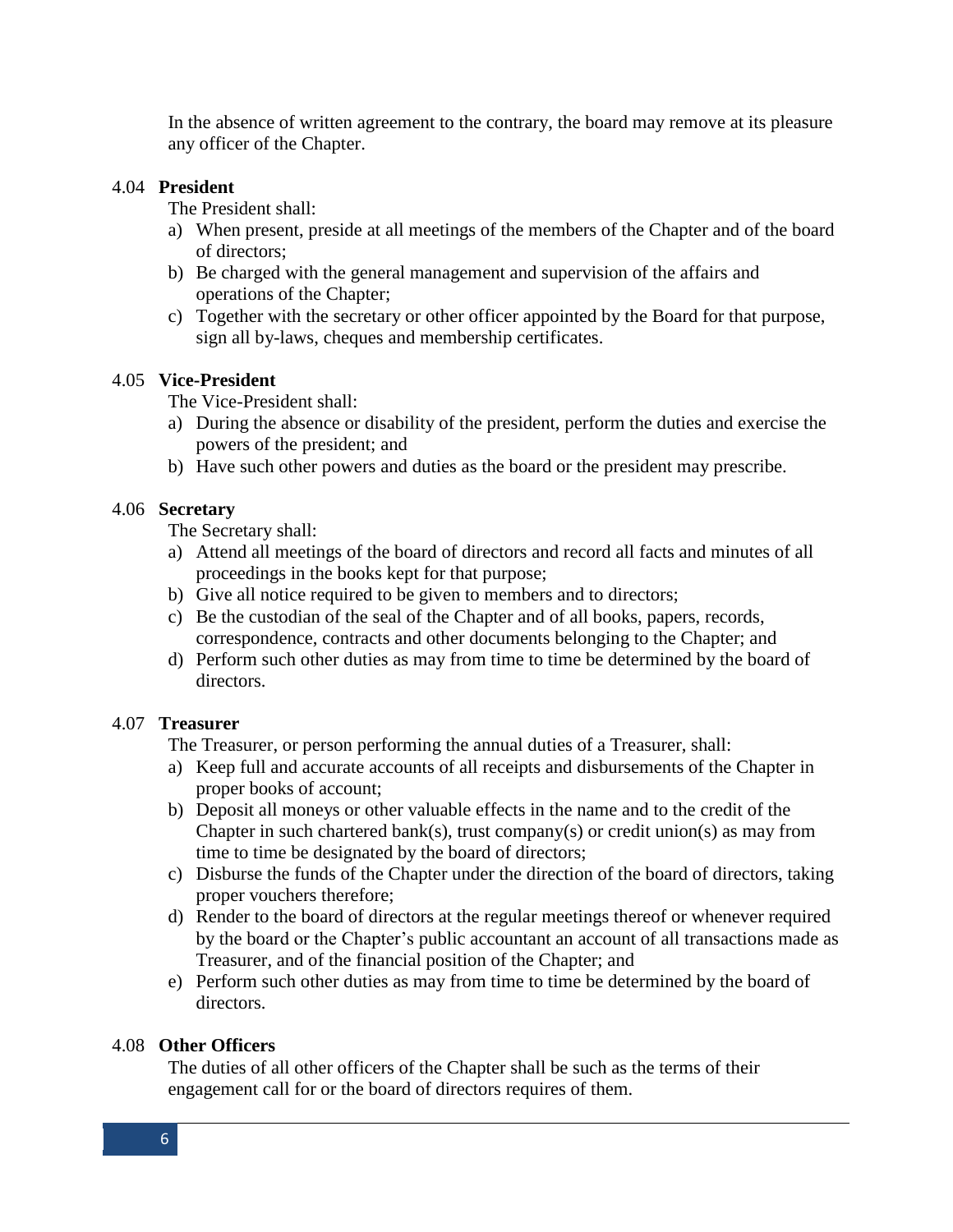### 4.09 **Standard of Care**

Every director and officer of the Chapter in exercising his powers and discharging his duties shall act honestly and in good faith with a view to the best interest of the Chapter and exercise the care, diligence and skill reasonably a prudent person would exercise in comparable circumstances. Directors shall at all times adhere to the CCI Code of Ethics for CCI Directors.

### 4.10 **Indemnities of Directors, Officers and Others**

Every member of the Board, or other person who has undertaken or is about to undertake any liability on behalf of the Chapter or any company controlled by it and their heirs, executors and administrators, and estate and effects, respectively, shall from time to time and at all times, be indemnified and saved harmless out of the funds of the Chapter, rom and against:

- a) All costs, charges and expenses whatsoever which such member of the board or other person sustains or incurs in or about any action, suit, or proceedings which is brought, commenced or prosecuted against such person or in respect of any act, deed, matter or thing whatsoever, made, made or permitted by him or her, in or about the execution of the duties of their office or in respect of any such liability; and
- b) All other costs, charges and expenses which such person sustains or incurs in or about or in relation to the affairs thereof, except such costs, charges or expenses as are occasioned by such person's own willful neglect or default.

#### 4.11 **Insurance for Directors and Officers**

The CCI maintains insurance, including Directors and Officers Liability coverage, for the chapters. In the event such insurance is not available the Chapter shall purchase and maintain insurance for the benefit of the directors or officers of the Chapter and former directors or officers of the Chapter and their heirs and legal representatives against any liability incurred by them, in their capacity as a director or officer of the Chapter, except where the liability is related to their willful neglect, criminal activity or fraud.

#### 4.12 **Variation of Powers and Duties**

The board may from time to time and subject to the provisions of the Act, vary, add to or limit the powers and duties of any officer.

### **SECTION FIVE: COMMITTEES**

#### 5.01 **Advisory Committees**

The board may by resolution create one or more committees, which may, but need not, include members of the board. Unless otherwise provided, the president shall be a member ex-officio of all committees. Committees created by the board shall be given written terms of reference by the board. The board shall appoint a chair for each committee who shall be responsible for managing and supervising the members of that committee. The chair shall at a meeting of the board report as to the status of the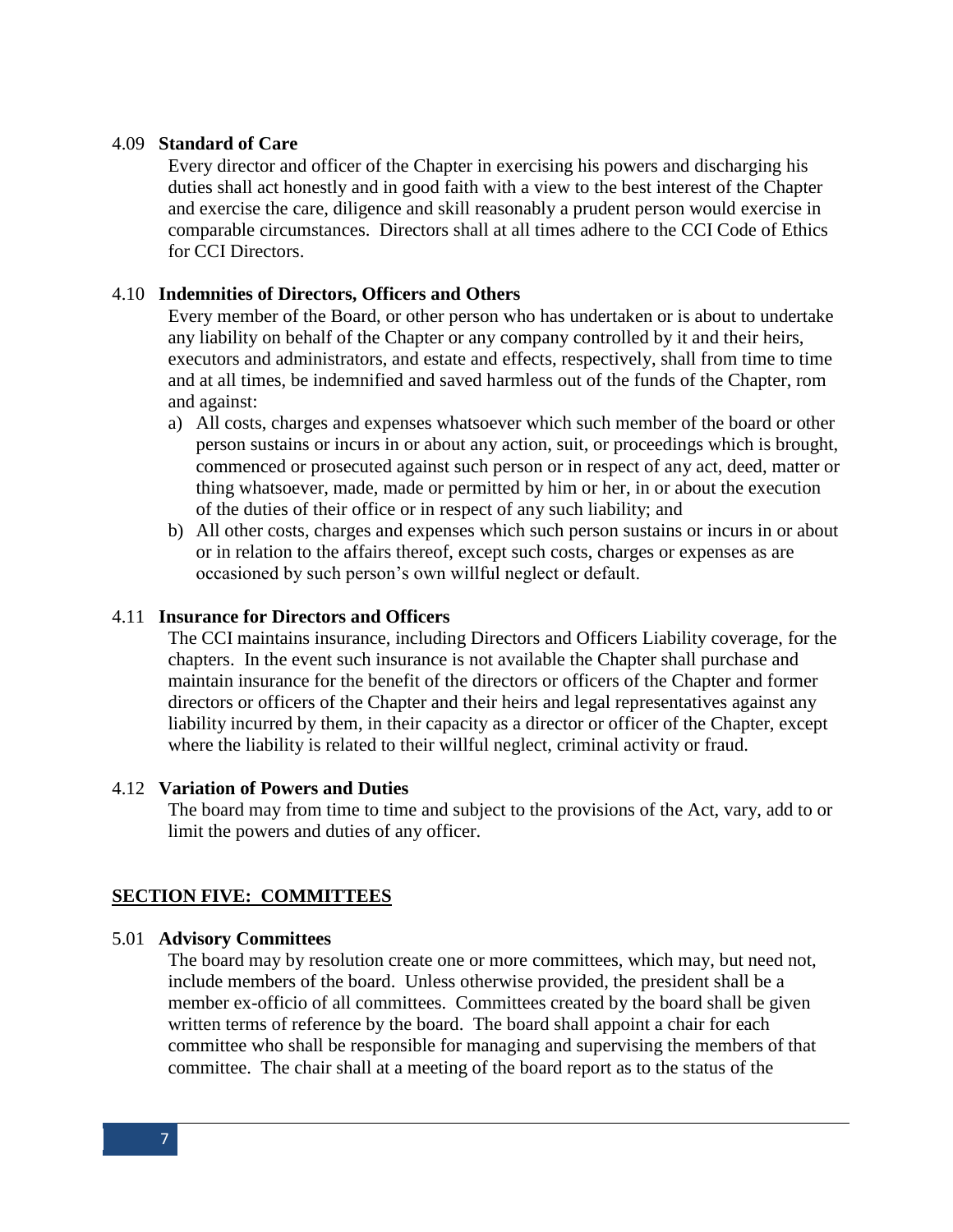committee's work. Such chairs and committee members shall be considered as officers of the Chapter for insurance purposes.

## **SECTION SIX: MEMBERS**

### 6.01 **Classes of Membership**

There shall be four classes of membership in the Chapter, two of which are personal and two of which are organizational:

Personal Memberships:

- a) Individual
- b) Professional

Organizational Memberships:

- c) Condominium Corporation; and
- d) Business Partner.

### 6.02 **Conditions of General Membership**

Membership in the Corporation is granted by the individual Chapters of the Corporation and all persons who become members are members of their Chapter and of National. The qualifications for membership in the Chapter are as follows:

- a) **Individual** memberships shall be limited to any owner or occupant of a condominium or other person, other than a person who would qualify as a professional or business partner member, interested in furthering the objects of the Chapter;
- b) **Professional** memberships are limited to persons who derive a portion of their income from serving the condominium industry and are in professions as designated by the National Executive Board from CCI from time to time;
- c) **Condominium** memberships shall be limited to any condominium corporation, of any type, registered in accordance with the laws of the Province of Ontario;
- d) **Business Partner** memberships shall be limited to any Chapter, partnership, sole proprietorship, government agency, investment firm, lending institution, insurance company, advertising company, law firm, management firm, engineering firm, development or construction firm, or other business entity that is involved in the condominium industry, (other than one that would qualify for condominium or professional membership);
- e) Individual and professional members must be 19 years of age or older to apply for membership;
- f) All members must complete an application for membership in such form as the board of directors shall prescribe from time to time;
- g) Admission as a Condominium, Professional, Individual or Business Partner member must be approved by the board of directors. A member may withdraw or resign at any time by submitting a written resignation to the Chapter board;
- h) Each Condominium Corporation and Business Partner member shall designate one individual as its representative and each individual so designated shall be entitled to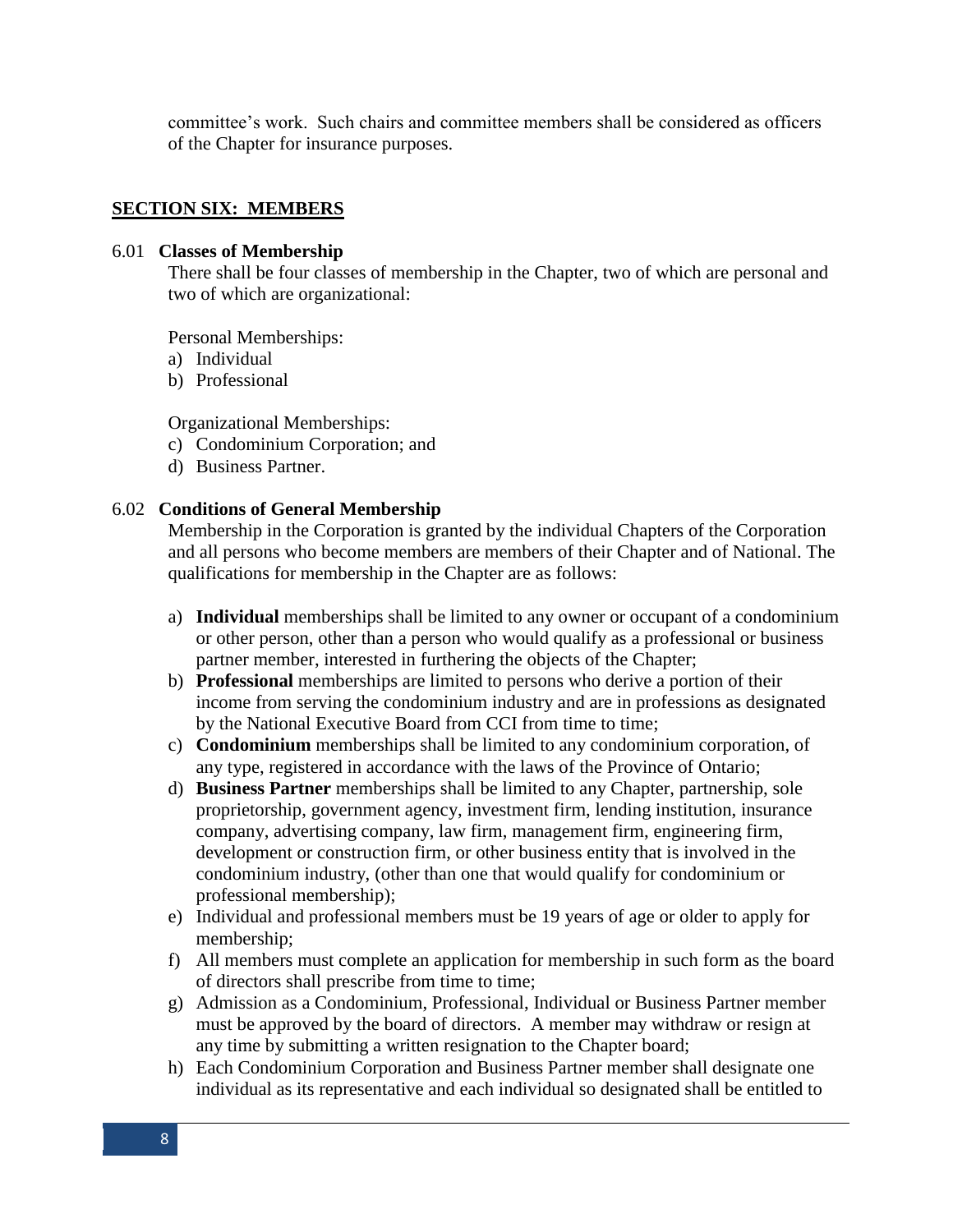one vote on behalf of the designating organization in any matter upon which a vote is take;

i) Each Condominium Corporation and Business Partner member may, subject to the discretion of the Chapter, register an unlimited number of its members, residents or employees at educational, informational and social events of the Corporation and pay the member rate therefor as determined by the Chapter or, with respect to Chapter events, as determined by the Chapter**.**

## 6.03 **Non-Transferability**

Memberships are not transferable.

## 6.04 **Professional Associate**

A professional member shall be entitled to seek accreditation as a Professional Associate of CCI in accordance with its by-laws and the policies, procedures and requirements as established from time to time by the National Board of Directors of CCI and if successful to use the accreditation "ACCI".

## 6.05 **Termination of Membership**

Any Condominium Corporation, Individual, Business Partner or 'Unaccredited Professional' member may be removed by a vote of the Chapter board. No such vote of the Chapter board shall take place until:

- a) A written complaint is made by at least five (5) members of the Chapter that the activities or positions taken or attributed by a member (the "Designated Member") is contrary to the intent and/or objects of CCI; and
- b) A review of the complaint is conducted by the Chapter board which review shall include, as part thereof, a meeting with the Designated Member and a discussion of the complaint and alleged activities or positions of the Designated Member. Each Chapter shall develop policies for conducting such review.

A motion for removal requires a positive vote by a majority of the Chapter board present at the meeting at which the vote is held.

Professional members with accreditation may only be removed by CCI.

### **6.06 Lapse of Membership**

If a member has not paid his or her or its dues by the sixth month of the fiscal year, such member's membership shall be deemed to have lapsed.

Such lapsed membership, except an Accredited Professional, may be reinstated at the discretion of the board upon such member paying such outstanding fees during the applicable fiscal year. The member shall also be entitled to rejoin the Chapter in any future year.

If an accredited professional member has allowed his or her membership to lapse, that individual may be reinstated as an accredited professional member upon recommendation by the Chapter board and at the discretion of the National Executive Board of Directors.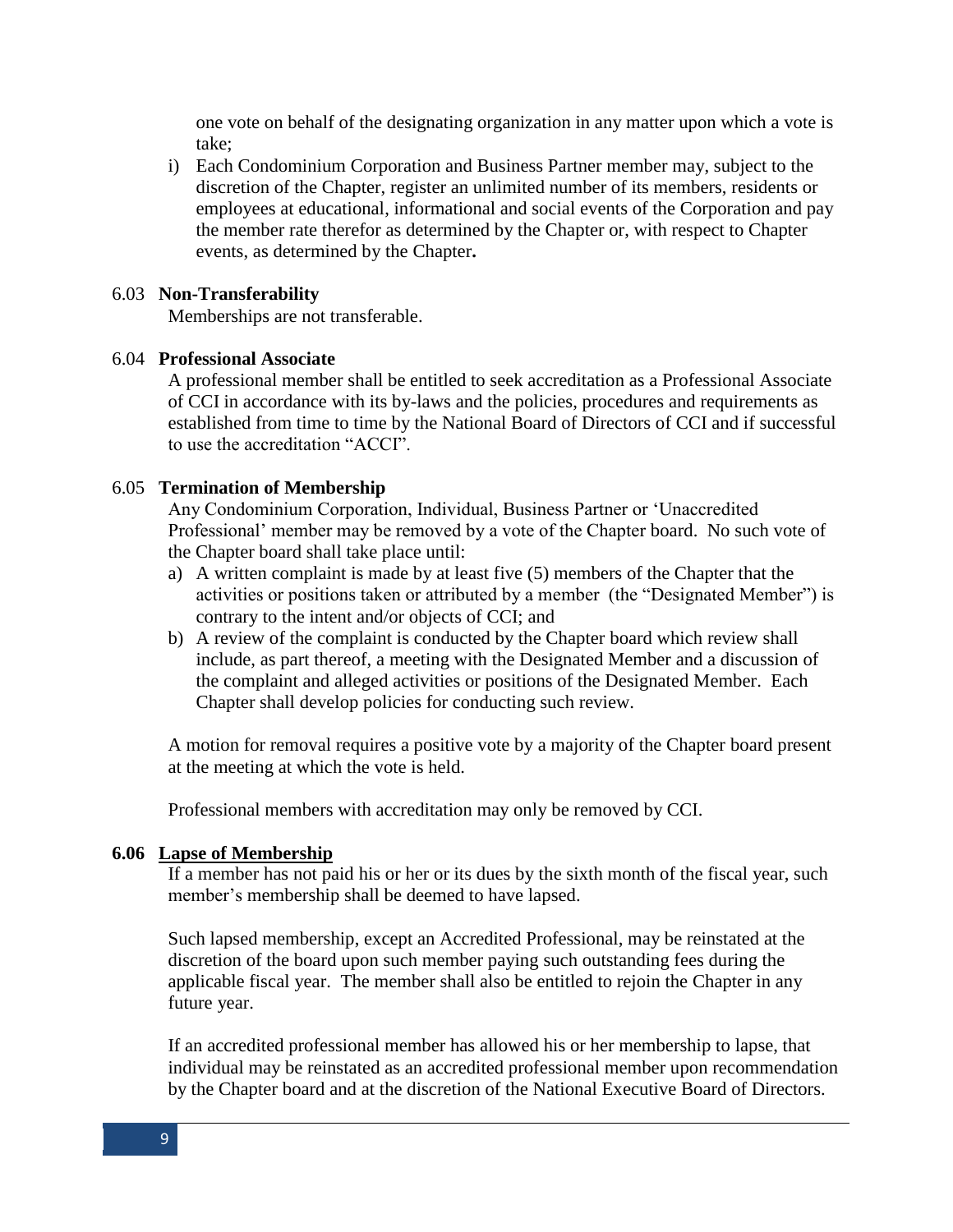To be eligible for reinstatement, he or she must rejoin the Chapter as a professional member, and pay his or her current membership fees and all membership fees for the period following the lapse of his/her membership, unless otherwise determined by the National Executive Board of CCI.

Upon lapse or termination of membership in CCI, any and all rights of the membership shall cease.

### **SECTION SEVEN: MEETINGS OF MEMBERS**

#### 7.01 **Annual Meetings**

The annual meeting of the members shall be held at such time and on such day in each year as the board may from time to time determine, for the purpose of receiving the reports and statements required to be placed before the annual meeting, electing directors, appointing public accountants and fixing or authorizing the board to fix the public accountant's remuneration, and for the transaction of such other business as may properly be brought before the meeting.

#### 7.02 **Special Meetings**

Special meetings may be called by the board, or shall be called by written application of five percent of the members to the president. Such a meeting shall be called within twenty-one (21) days, and be held within ninety (90) days of said application, and notice of such meeting shall be sent to all members in accordance with section 7.04 of these bylaws.

#### 7.03 **Place of Meetings**

Meetings of members shall be held at the head office of the Chapter or elsewhere in the municipality in which the head office is situate or, if the board shall so determine, at some other place in the Province of Ontario.

#### 7.04 **Notice of Meetings**

Notice of the time and place of each meeting of members shall be given in the manner hereinafter provided not less than twenty-one (21) days before the day on which the meeting is to be held to each member listed in the records of the Chapter as of 4:00pm on the day of which the notice is given. Notice of a special meeting of members shall state the general nature of the business to be transacted at it. The public accountants of the Chapter are entitled to receive all notices and other communications relating to any meetings of the member that any member is entitled to receive. Notice may be given by prepaid mail, publication in the Chapter's newsletter, posting it on the Chapter's website, by facsimile, electronic mail or any other electronic communication.

### 7.05 **Meetings without Notice**

A meeting of members may be held at any time and place without notice if all the members entitled to vote at it are present in person or represented by proxy, or if those not present or represented by proxy waive notice, consent to such meeting being held or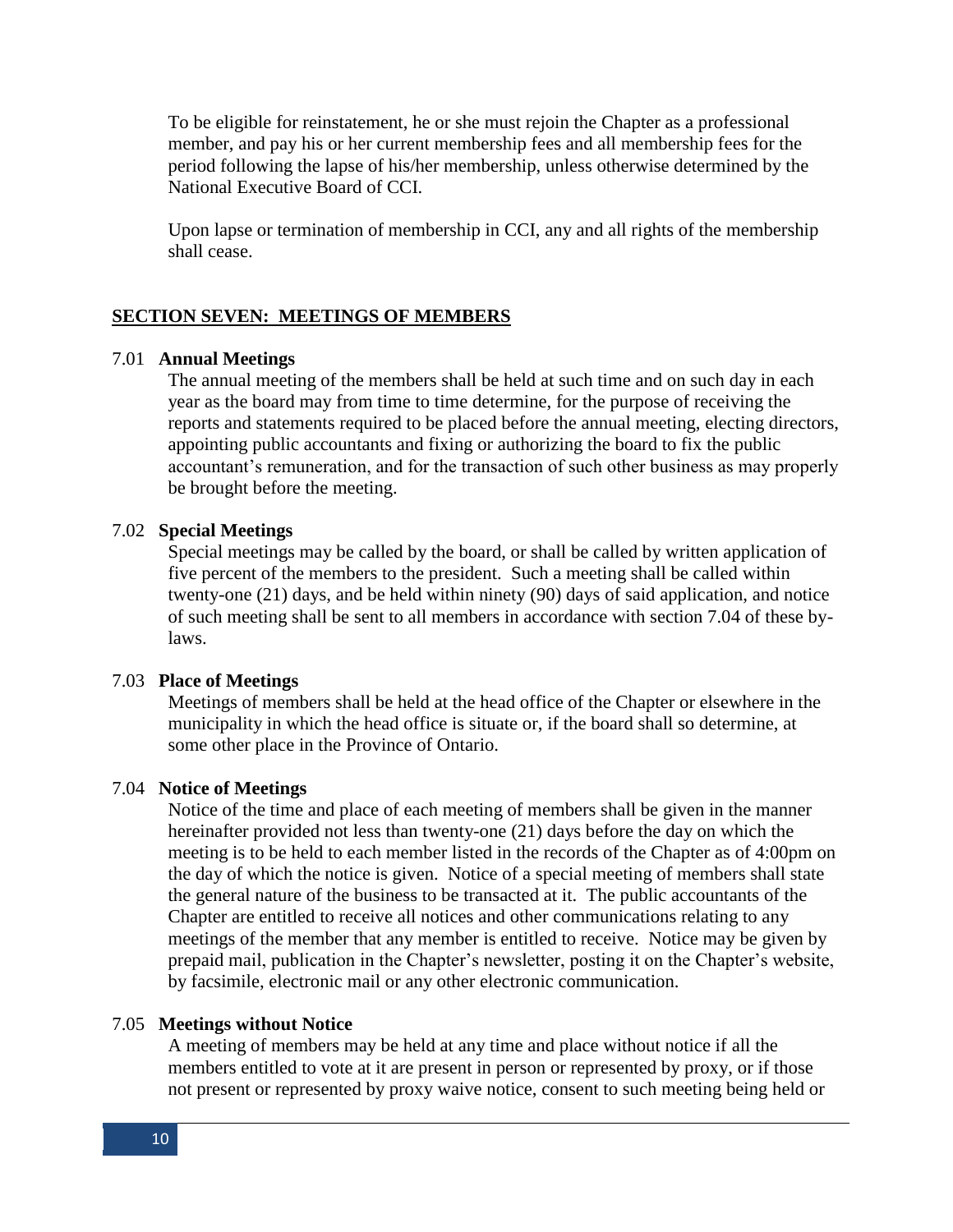who, within twenty one (21) days of the holding of such meeting, do not object in writing to it having been held and at such meeting any business may be transacted which the Chapter at a meeting of members may transact.

#### 7.06 **Chair, Secretary and Scrutineers**

The president, or in his or her absence, a vice-president who is a director of the Chapter shall be chair of any meeting of members. If not such officer be present within fifteen minutes from the time fixed for holding the meeting, the members present and entitled to vote shall choose one of their number to be the chair. If the secretary of the Chapter be absent, the chair shall appoint some person, who need not be a member, to act as secretary of the meeting. If desired, one or more scrutineers, who need not be members, may be appointed by a resolution or by the chair with the consent of the meeting.

### 7.07 **Persons Entitled to be Present**

The only persons entitled to attend a meeting of members shall be those entitled to vote at it, the public accountant of the Chapter and others who may be admitted only on the invitation of the chair of the meeting or with the consent of the meeting.

### 7.08 **Quorum**

A quorum for the transaction of business at any meeting of members shall be 15 of the members entitled to vote at the meeting, whether present in person or by proxy. If a quorum is not present at the meeting, the members present may adjourn the meeting to a fixed time and place. Notice of such adjourned meeting shall be given in compliance with paragraph 7.04, save and except that only three (3) days' notice of the meeting shall be required.

#### 7.09 **Right to Vote**

At any meeting of members every person shall be entitled to vote who is at the time of meeting entered in the books of the Chapter as a paid up member.

### 7.10 **Proxies**

At any meeting of members a proxy duly and sufficiently appointed by a member shall be entitled to exercise, subject to any restrictions expressed in the instrument appointing the proxy, the same voting rights that the member appointing the proxy would be entitled to exercise if present at the meeting. A proxy need not be a member. An instrument appointing a proxy shall be in writing and, if the appointee is a Corporation, other than a condominium corporation, shall have the signature of its authorized signing officer. A proxy given by a condominium corporation may be accepted if it is executed by the Property Manager shown in the Chapter's records as being the manager of the condominium corporation unless the condominium corporation, in writing, advises the Chapter to the contrary prior to a vote being taken. An instrument appointing a proxy shall be acted on only if prior to the time of voting, it is deposited with the secretary of the Chapter or of the meeting or as may be directed in the notice calling the meeting. A photocopy, facsimile or electronically transmitted copy of a proxy, if otherwise valid, shall be accepted for registration.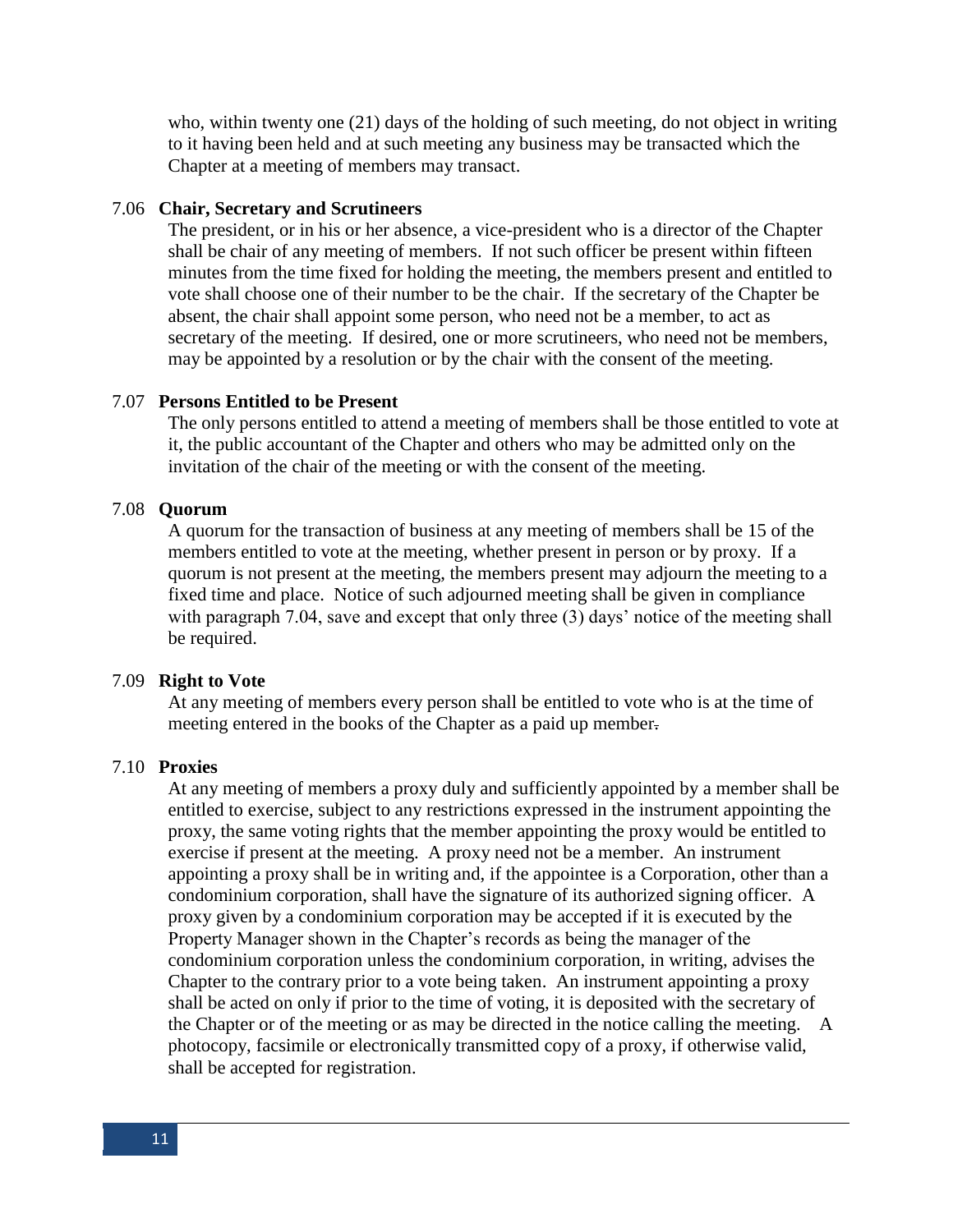### 7.11 **Votes to Govern**

At any meeting of the members every question shall, unless otherwise required by the bylaws of the Chapter, or the governing legislation, if any, be determined by a majority of the votes duly case on the question by those members present, in person or proxy, at the meeting. No vote shall be taken at a meeting of the members on any matter that is not listed in the agenda for that meeting, other than for routine procedural matters. This does not preclude the chair from conducting a non-binding poll or "Straw" vote for the board's guidance.

### 7.12 **Show of Hands**

Any question, other than the election of directors, at a meeting of members shall be decided by a show of hands unless, after a show of hands, a poll is required or demanded by a member. Whenever a vote by show of hands shall have been taken upon a question, unless a poll thereon is so required or demanded, a declaration by the chair of the meeting that the vote upon the question has been carried or carried by a particular majority or not carried, an entry to that effect in the minutes of the meeting shall be prima facie evidence of the fact without proof of the number or proportion of the votes recorded in favour of or against any resolution or other proceeding in respect of the said question, and the result of the vote so taken shall be the decision of the members upon the said question. The election of directors shall be decided by private ballot unless the directors are acclaimed.

## 7.13 **Polls**

Prior to, or promptly after, a show of hands has been taken on any question, any member entitled to vote on the question may demand a poll thereon. If a poll is required or demanded it shall be taken in such manner as the chair shall direct. A demand for a poll may be withdrawn at any time prior to the taking of the poll. Upon a poll each member present in person or represented by proxy and entitled to vote shall have one vote and the result of the poll shall be the decision of the members upon the said question.

### 7.14 **Casting Vote**

In ease of an equality of votes at any meeting of members either upon show of hands or upon a poll, the chair of the meeting shall be entitled to an additional or casting vote.

### 7.15 **Adjournment**

The chair of a meeting of members may with the consent of the meeting and subject to such conditions as the meeting may decide, adjourn the meeting from time to time and from place to place.

#### 7.16 **Conduct of Meetings and Rules of Order**

Unless the Act or the by-laws of the Chapter provide otherwise, any question as to the calling of the meeting, the right to vote at a meeting, the validity of proxies presented at the meeting, the method used to hold or, the validity of, a vote at a meeting, or the rules of order for a meeting, shall be determined by the chair. If such a decision of the chair is challenged the rules and procedures contained in *Nathan's Company Meetings including Rules of Order* (published by CCH Canadian Limited, Toronto, ON) will be referred to in order to determine the question.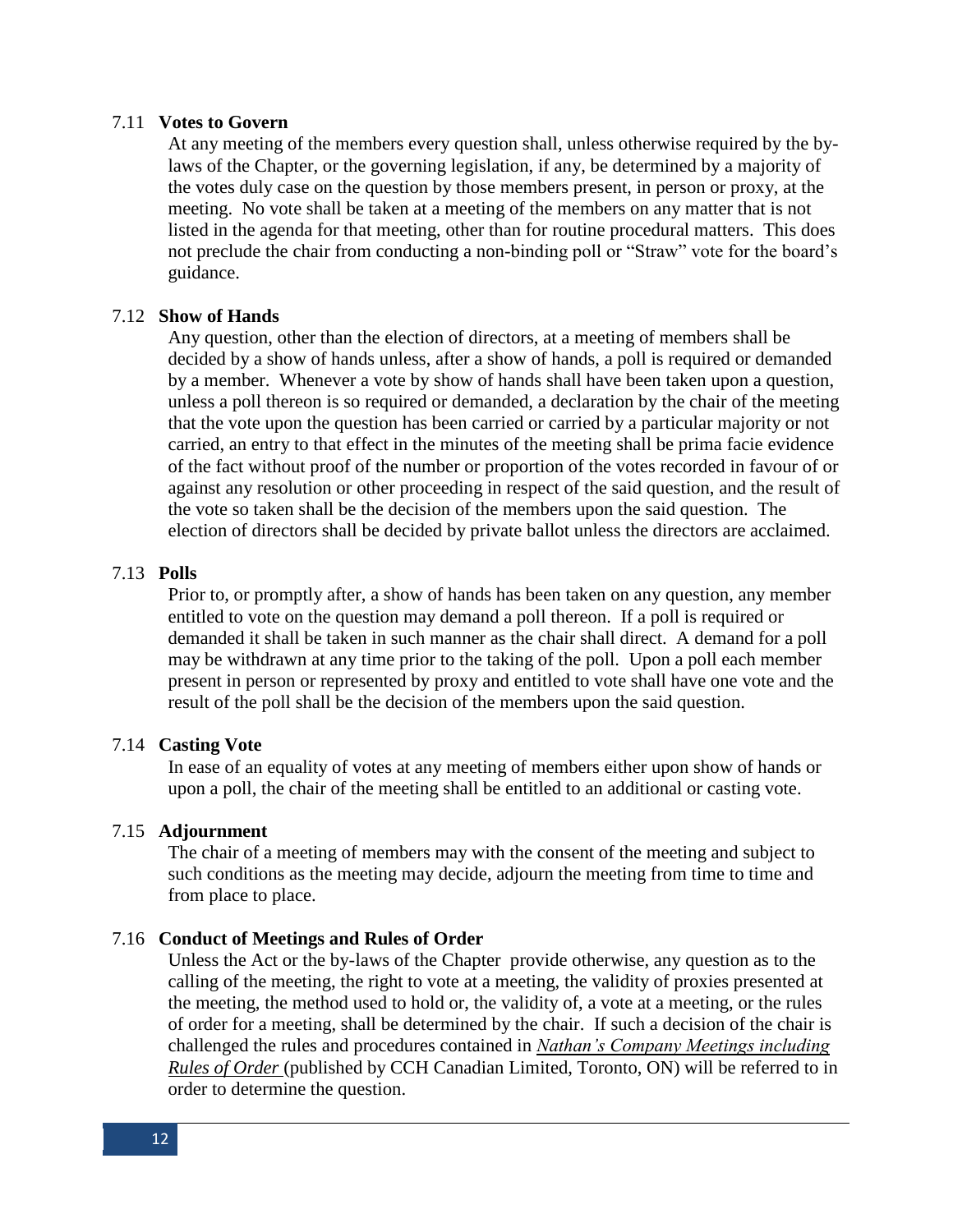# **SECTION EIGHT: MISCELLANEOUS PROVISIONS**

#### 8.01 **By-laws**

By-laws of the Chapter may be enacted, repealed or amended by a by-law approved by a majority of the directors at a meeting of the board. Once approved by the board the bylaw shall have full force and effect but only until the next annual meeting of the members of the Chapter at which it shall be confirmed, and in default of confirmation at such annual meeting of members it shall cease to have any effect or force. The notice of a meeting of the members at which a by-law will be voted upon shall contain a copy of the by-law or contain instructions as to how the by-law can be viewed on the Chapter's website or other location. Alternatively the by-law may be published in the Chapter Newsletter provided such newsletter is mailed to the members at least twenty-one (21) days prior to the meeting.

### 8.02 **Public Accountant**

The members shall at each annual meeting appoint a public accountant to audit or review the accounts of the Chapter to hold office until the next annual meeting provided that the directors may fill any casual vacancy in the office of the public accountant. The remuneration of the public accountant shall be fixed by the board of directors.

A public accountant of the Chapter shall be independent of the corporation, its affiliates, or the directors of officers of the corporation or its affiliates. A person is deemed not to be independent if that person or their business partner

- a) is a business partner, a director, an officer or an employee of the corporation or any of its affiliates, or is a business partner of any director, officer or employee of the corporation or any of its affiliates,
- b) beneficially owns or controls, directly or indirectly, a material interest in the debt obligations of the corporation or any of its affiliates, or
- c) has been a receiver, receiver-manager, sequestrator, liquidator or trustee in bankruptcy of the corporation or any of its affiliates within two years before the person's proposed appointment as public accountant of the corporation.

#### 8.03 **Rules and Policies**

The board of directors may create, amend or repeal such rules and policies, not inconsistent with these by-laws or the by-laws of CCI, relating to the management and operation of the Chapter, as they deem expedient.

#### 8.04 **National By-laws**

It is understood that all by-laws, rules and policies of the Chapter must conform to those of CCI in order to be consistent with the purpose, aims and goals of the CCI. If at any time, any provision of this by-law is or becomes inconsistent with any provision of any by-laws of CCI, then this by-law is deemed to be amended to conform to the by-laws of CCI.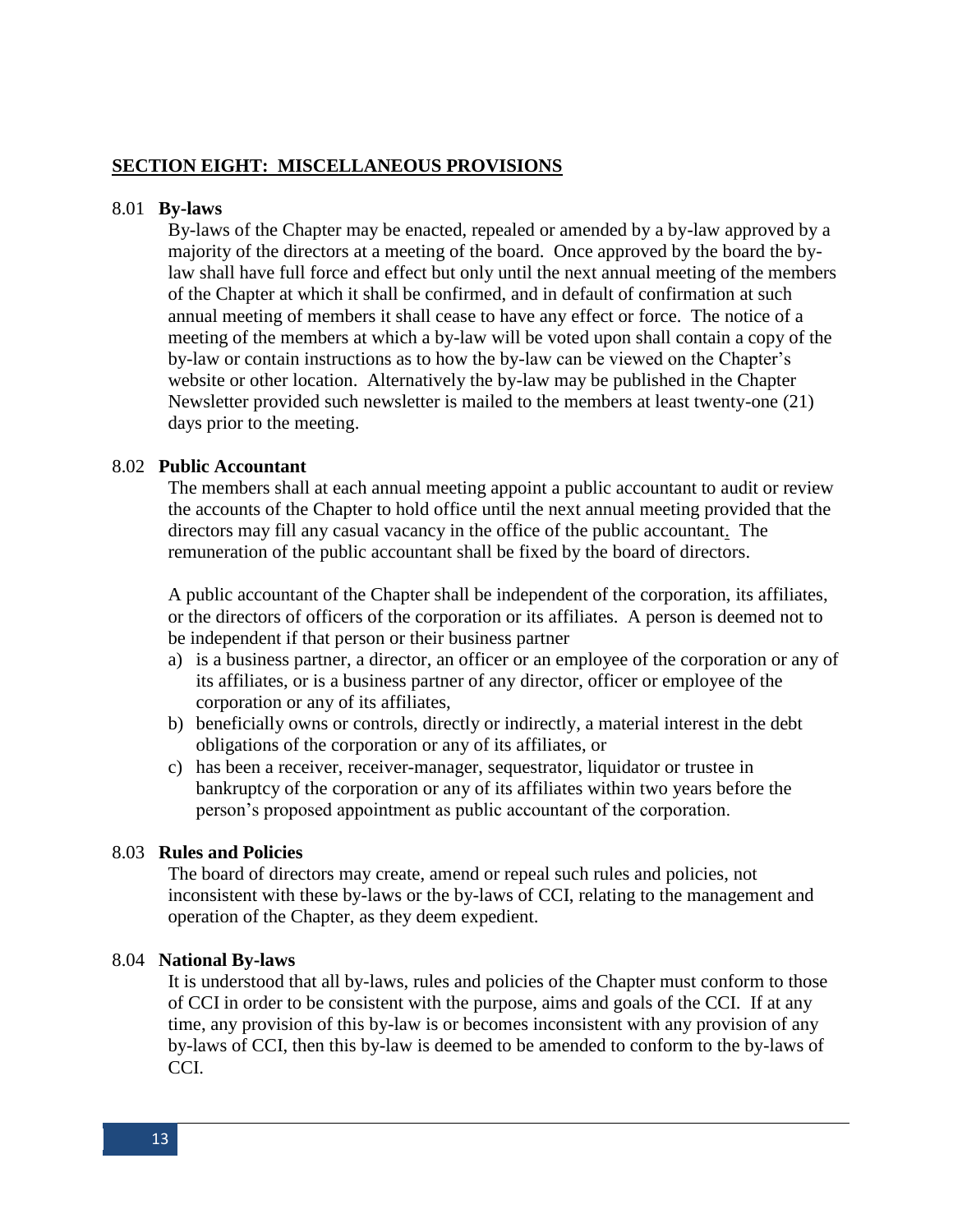- 8.05 A Chapter may apply to the National Executive Board to establish a satellite chapter. The Chapter so applying will be responsible for the operation of the satellite and may subsequently apply to the Executive Board to dissolve the satellite.
- 8.06 A Chapter is responsible to comply with the CCI Chapter Guidelines and to fulfill all requirements as set out in the Guidelines, which may be revised, from time to time.

## **SECTION NINE: RELATIONSHIP WITH CCI**

- 9.01 Each Chapter shall appoint or elect one person as its voting representative to National Council and that person shall serve as such at the pleasure of the Chapter. Each Chapter shall make regulations governing the appointment or election of its voting representative and shall provide the same to the CCI National office. Notwithstanding the Chapter's right to appoint or elect its representative, any person so appointed or elected as the Chapter voting representative and for so long as he/she is a Chapter voting representative:
	- a) shall, if an individual or professional member, be and maintain status as a member in good standing of CCI and the Chapter, and
	- b) if a representative of a condominium corporation or business partner member, such condominium corporation of business partner member must be and maintain status as a member in good standing of CCI.

A Chapter shall not appoint or elect as its voting representative a person who has been designated as its representative by a business partner member of the Chapter if that business partner member or a parent or affiliate of that business partner member has a representative appointed by another Chapter as its voting representative and at the discretion of the CCI National Executive.

If the Chapter's voting representative is elected to the National Executive Board, he or she shall cease to be the Chapter voting representative and replacement representative shall be appointed at the earliest opportunity.

Each Chapter shall notify the CCI National Office of the name and contact information of its voting representative within 10 days after such representative's appointment or election takes place and annually thereafter.

#### **SECTION TEN: EFFECTIVE DATE**

### 10.01 **Effective Date**

This by-law shall come into force when confirmed by the members in accordance with this by-law.